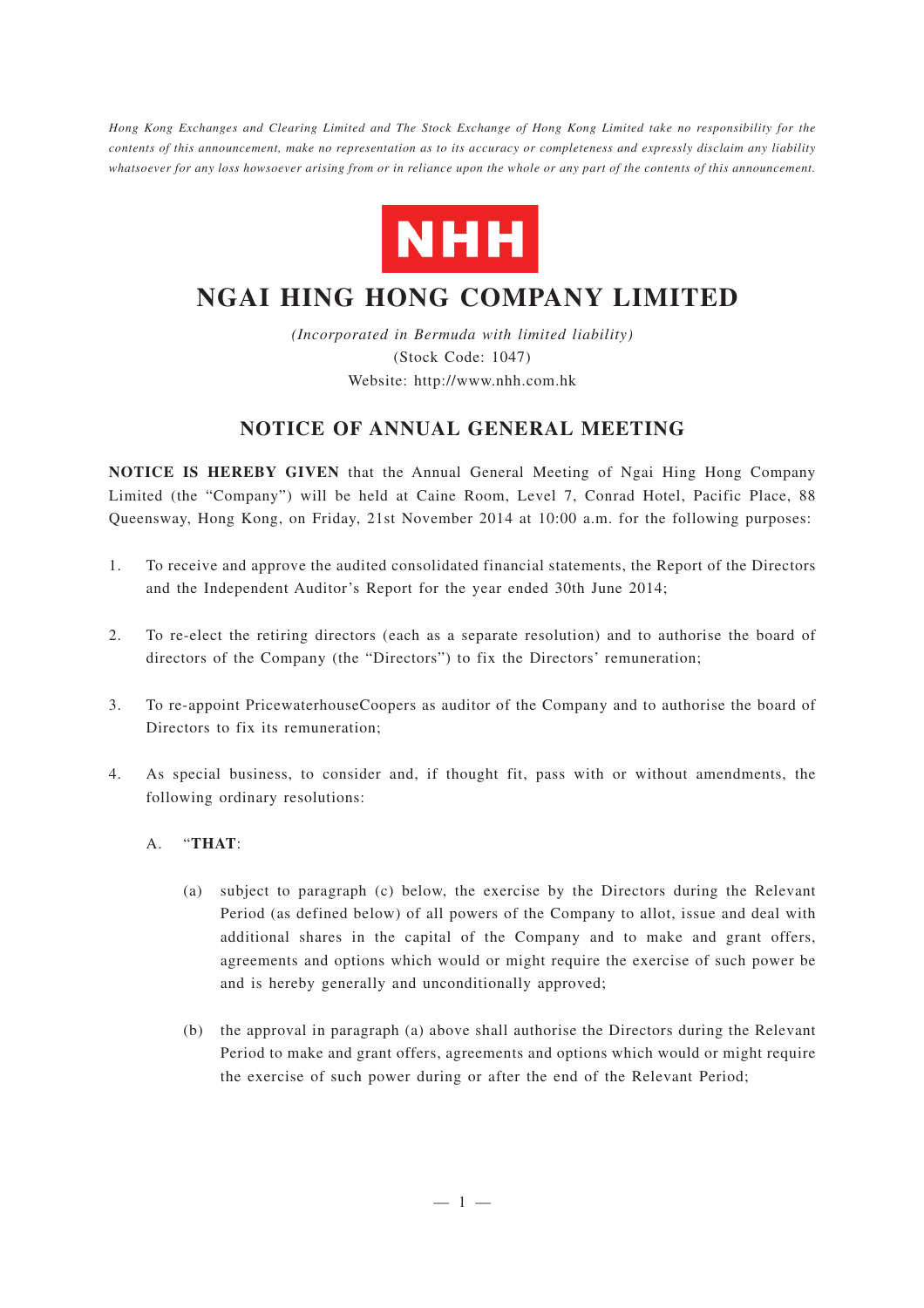- (c) the aggregate nominal amount of share capital allotted or agreed conditionally or unconditionally to be allotted (whether pursuant to an option or otherwise) by the directors pursuant to the approval in paragraph (a) above, otherwise than pursuant to (i) a Rights Issue (as defined below); (ii) the exercise of rights of subscription under the terms of any warrants or other securities issued by the Company as at the date of this resolution carrying a right to subscribe for or purchase shares of the Company; or (iii) the exercise of the subscription rights under the share option schemes of the Company, shall not exceed 20 per cent. of the aggregate nominal amount of the share capital of the Company in issue as at the date of this resolution and the said approval shall be limited accordingly; and
- (d) for the purposes of this resolution:

"Relevant Period" means the period from the passing of this resolution until whichever is the earliest of:

- (i) the conclusion of the next annual general meeting of the Company;
- (ii) the expiration of the period within which the next annual general meeting of the Company is required by the Bye-Laws of the Company or any applicable law to be held; or
- (iii) the revocation or variation of the authority given under this resolution by an ordinary resolution of the shareholders of the Company in general meeting; and

"Rights Issue" means an offer of shares open for a period fixed by the Directors to holders of shares on the register of members of the Company on a fixed record date in proportion to their then holdings of such shares (subject to such exclusions or other arrangements as the directors of the Company may deem necessary or expedient in relation to fractional entitlements or legal or practical problems under the laws of, or the requirements of any recognised regulatory body or any stock exchange in, any territory)."

## B. "**THAT**:

(a) the exercise by the Directors during the Relevant Period (as defined below) of all powers of the Company to repurchase shares of HK\$0.10 each in the capital of the Company on the Stock Exchange, subject to and in accordance with all applicable laws, be and is hereby generally and unconditionally approved;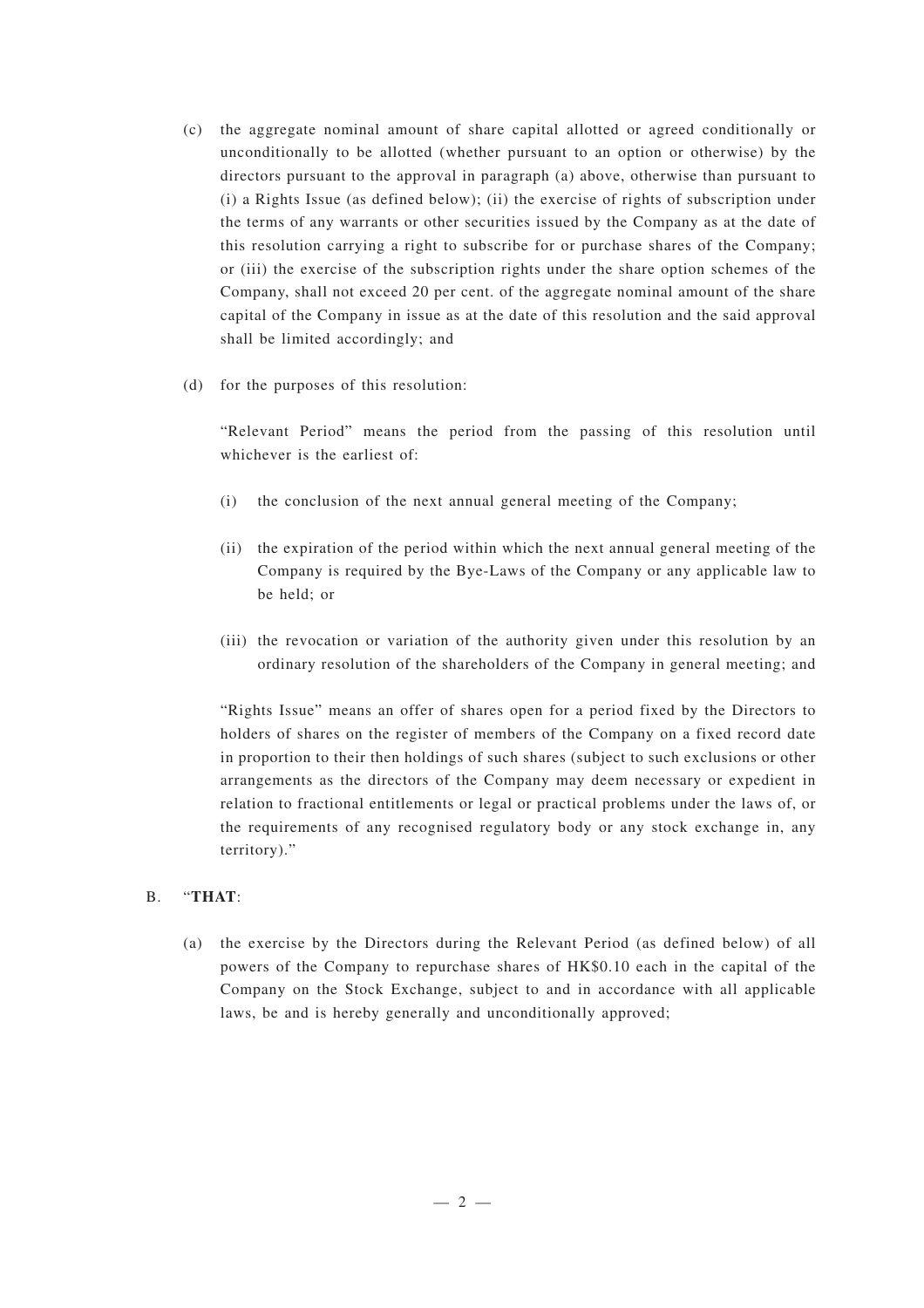- (b) the aggregate nominal amount of shares of the Company to be repurchased by the Company pursuant to the approval in paragraph (a) above during the Relevant Period shall not exceed 10 per cent. of the aggregate nominal amount of the share capital of the Company in issue as at the date of this resolution and the said approval shall be limited accordingly; and
- (c) for the purposes of this resolution:

"Relevant Period" means the period from the passing of this resolution until whichever is the earliest of:

- (i) the conclusion of the next annual general meeting of the Company;
- (ii) the expiration of the period within which the next annual general meeting of the Company is required by the Bye-Laws of the Company or any applicable law to be held; or
- (iii) the revocation or variation of the authority given under this resolution by an ordinary resolution of the shareholders of the Company in general meeting."
- C. "**THAT** conditional upon resolution no. 4B above being passed, the aggregate nominal amount of the number of shares in the capital of the Company which are repurchased by the Company under the authority granted to the directors as mentioned in resolution no. 4B above shall be added to the aggregate nominal amount of share capital that may be allotted or agreed conditionally or unconditionally to be allotted by the Directors pursuant to resolution no. 4A above, provided that such amount shall not exceed 10 per cent. of the aggregate nominal amount of the share capital of the Company in issue as at the date of passing this Resolution."

By Order of the Board **Chan Ka Ho** *Company Secretary*

Hong Kong, 16th October 2014

*Head office and principal place of business in Hong Kong:* Unit 3, 6th Floor Hopeful Factory Centre 10 Wo Shing Street Fo Tan, Shatin New Territories Hong Kong